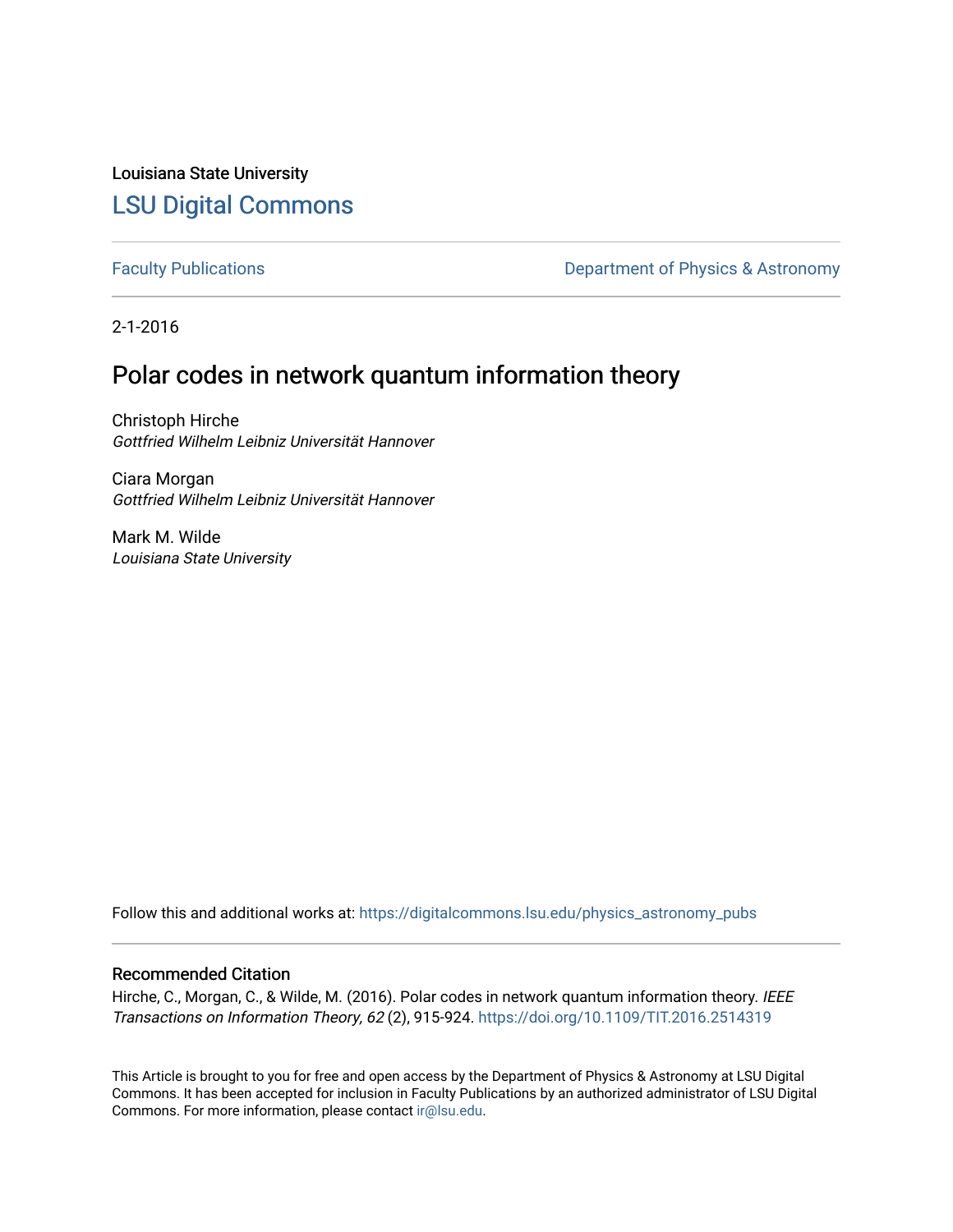# Polar Codes in Network Quantum Information Theory

Christoph Hirche, Ciara Morgan, and Mark M. Wilde, *Senior Member, IEEE*

*Abstract***— Polar coding is a method for communication over noisy classical channels, which is provably capacity achieving and has an efficient encoding and decoding. Recently, this method has been generalized to the realm of quantum information processing, for tasks such as classical communication, private classical communication, and quantum communication. In this paper, we apply the polar coding method to network classicalquantum information theory, by making use of recent advances for related classical tasks. In particular, we consider problems such as the compound multiple access channel and the quantum interference channel. The main result of our work is that it is possible to achieve the best known inner bounds on the achievable rate regions for these tasks, without requiring a so-called quantum simultaneous decoder. Thus, this paper paves the way for developing network classical-quantum information theory further without requiring a quantum simultaneous decoder.**

*Index Terms***— Polar codes, channel capacity, classicalquantum networks, successive cancellation decoder, quantum simultaneous decoder.**

#### I. INTRODUCTION

**O**NE of the key tasks distinguishing the theory of quantum<br>physics from its classical counterpart is the simultaneous measurement of non-commuting observables. Indeed, the uncertainly principle captures one of the most profound characteristics of quantum mechanics, that is, the impossibility of simultaneously measuring non-commuting operators

Manuscript received October 2, 2014; revised July 17, 2015; accepted December 17, 2015. Date of publication January 4, 2016; date of current version January 18, 2016. C. Hirche was supported in part by the Generalitat de Catalunya, Comissio Interdepartamental de Recerca i Innovacio Tecnologica under Grant 2014 SGR 966 and in part by the Spanish Ministry of Economy and Competitiveness under Project FIS2013-40627-P. C. Hirche and C. Morgan were supported in part by the Cluster of Excellence through the Project entitled EXC 201 Quantum Engineering and Space-Time Research and in part by the European Commission through the QFTCMPS Project and SIQS Project. M. M. Wilde was supported in part by the National Science Foundation under Grant CCF-1350397 in part by the Defense Advanced Research Projects Agency Quiness Program through the U.S. Army Research Office under Grant W31P4Q-12-1-0019 and in part by the Department of Physics and Astronomy, Louisiana State University.

C. Hirche was with the Institut für Theoretische Physik, Leibniz Universität Hannover, Hannover D-30167, Germany. He is now with the Departament de Física, Física Teòrica: Informació i Fenòmens Quántics, Universitat Autònoma de Barcelona, Barcelona ES-08193, Spain (e-mail: christoph.hirche@uab.cat).

C. Morgan was with the Institut für Theoretische Physik, Leibniz Universität Hannover, Hannover D-30167, Germany. She is now with the School of Mathematics and Statistics, University College Dublin, Dublin 4, Ireland (e-mail: christoph.hirche@itp.uni-hannover.de; ciara.morgan@itp.uni-hannover.de).

M. M. Wilde is with the Center for Computation and Technology, Department of Physics and Astronomy, Hearne Institute for Theoretical Physics, Louisiana State University, Baton Rouge, LA 70803 USA (e-mail: mwilde@lsu.edu).

Communicated by M. Grassl, Associate Editor for Quantum Information Theory.

Digital Object Identifier 10.1109/TIT.2016.2514319

to arbitrary accuracy. The principle itself is considered a cornerstone of modern physics.

In quantum communication theory, the problem of simultaneous measurement arises in multi-user communication models when one needs to simultaneously learn about two or more non-commuting output states of a quantum channel in order to achieve optimal rates of communication. In particular, the problem of simultaneous decoding in the quantum setting manifests itself in the difficulty in constructing a measurement operator achieving this task. Although this problem is well understood classically, the existence of a general quantum simultaneous decoder has remained a conjecture.

In contrast to simultaneous measurement, building decoders based on measuring outputs of two or more users of a channel successively, i.e., successive decoding, has been successfully realized in the quantum setting [1]. Moreover, a coding strategy based on successive decoding has been shown to achieve the optimal communication rate region for the classical-quantum multiple access channel (cq-MAC) [1], with the help of the gentle measurement lemma [2] bounding the measurement disturbance of quantum states.

Despite this success with successive decoding and the multiple access channel, achieving the rate region for other multi-user quantum channels has remained elusive. An important example of such a channel is provided by the quantum interference channel [3]. In this model two or more senders wish to communicate information simultaneously, and solely with their intended corresponding receiver by means of a noisy channel modeled by cross-talk or interference. In the classical setting, the capacity of the interference channel is known exactly only in the case of very strong interference [4] or strong interference [5].

The best known achievable rate region for the two-user classical interference channel is given by the Han-Kobayashi region [5]. The coding strategy which achieves this region relies on the simultaneous decoding of two three-sender multiple access channels. A quantum version of the Han-Kobayashi rate region for the classical-quantum interference channel has also been conjectured to be achievable, based on the conjectured existence of a three-sender simultaneous decoder [3], [6], and it was in fact proven to be achievable in [7] using a specialized three-sender quantum simultaneous decoder. This result raised the question of whether the quantum Han-Kobayashi region can be achieved using a successive decoder [8].

In this article, we address this question by exploiting Arikan's polar coding technique for classical channels [9].

0018-9448 © 2016 IEEE. Personal use is permitted, but republication/redistribution requires IEEE permission. See http://www.ieee.org/publications\_standards/publications/rights/index.html for more information.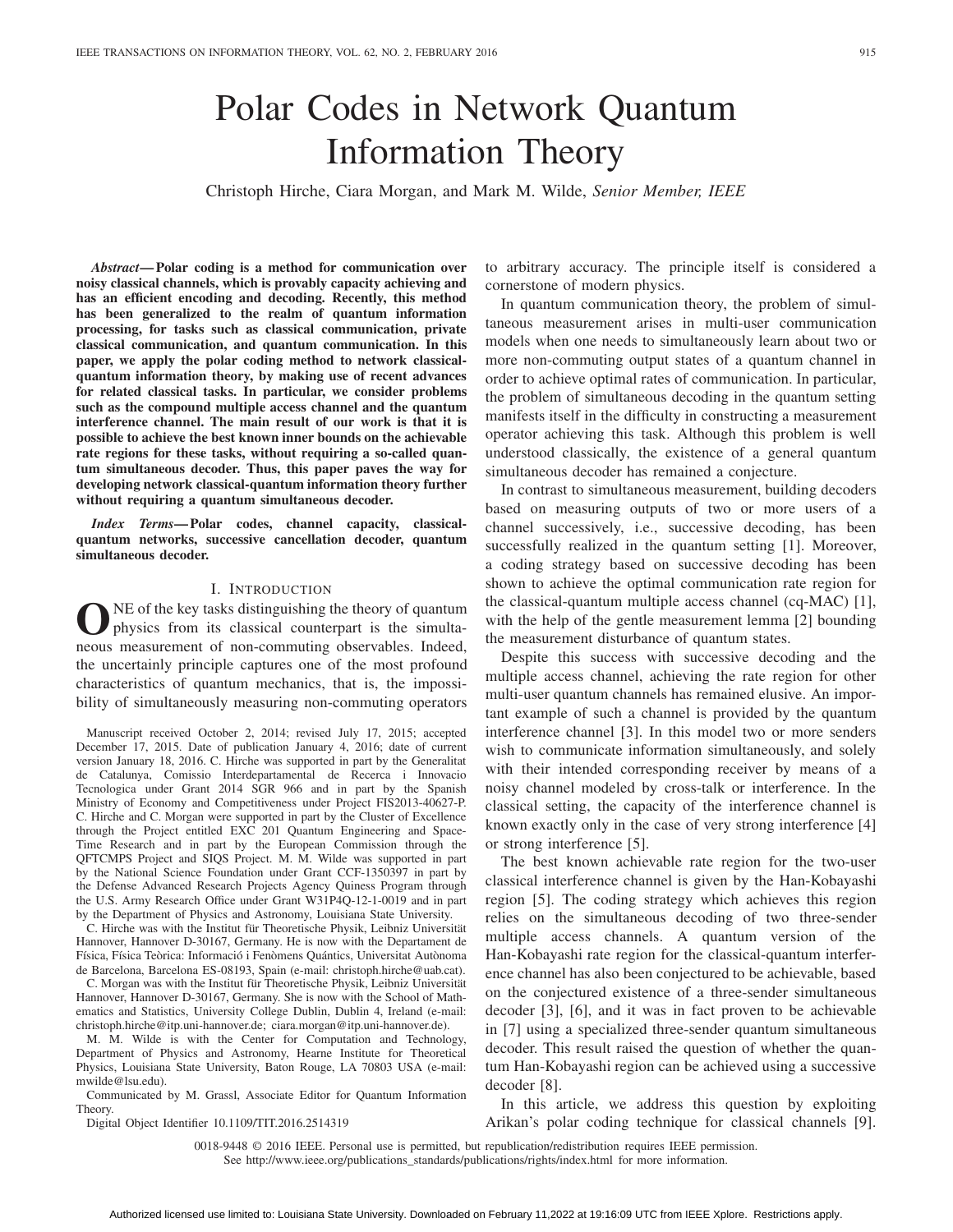Indeed, polar codes have attracted a great deal of attention as the first *constructive* capacity-achieving codes with an efficient encoder and decoder. Recently the polar coding technique has been applied to a variety of multi-user classical channels including multiple access channels [10]–[13], broadcast channels [14], [15], interference networks [16] and for the task of source coding [17] and universal coding for compound channels [16], [18], [19]. We make use of some of these advances in our work. Polar coding has also been generalized for the task of sending classical [20], [21] and quantum information [22], [23] over single-user quantum channels. In the quantum setting, efficiency has only been shown in general for the encoder and left open for the decoder [20]–[22] (see [24] for recent progress on the efficient decoder question). However an efficient encoding and decoding scheme has been shown for certain quantum channels in the case of quantum communication [25].

In this work we show that polar coding can also be applied to the cq-MAC to achieve every point in the known achievable rate region [1] and also that an approach for universal polar codes from [18] can be used to obtain achievable rates for compound cq-MACs. We also apply the results obtained for compound cq-MACs in a way similar to [16] in order to achieve the Han-Kobayashi rate region for the two-user classical-quantum interference channel using a successive cancellation decoder.

The paper is organized as follows. In Section II we introduce the necessary mathematical preliminaries and the classicalquantum multiple access and interference channels, along with the technique for polar coding for classical-quantum channels in the case of a single sender and receiver. In Section III we discuss the two-user classical-quantum MAC and generalize in Section IV to multiple users and in Section V to compound MACs. This is applied to interference channels in Section VI, and we conclude in Section VII with a summary and some open questions.

#### II. PRELIMINARIES

#### *A. Notation and Definitions*

A discrete classical-quantum channel *W* takes realizations  $x \in \mathcal{X}$  of a random variable *X* to a quantum state, denoted  $\rho_x^B$ , on a finite-dimensional Hilbert space  $\mathcal{H}^B$ ,

$$
W: x \to \rho_x^B,\tag{1}
$$

where each quantum state  $\rho_x$  is described by a positive semi-definite operator with unit trace. We will take the input alphabet  $\mathcal{X} = \{0, 1\}$  unless otherwise stated, and the tensor product  $W^{\otimes N}$  of *N* channels is denoted by  $W^N$ .

To characterize the behavior of the channels, we will make use of the symmetric Holevo capacity, defined as follows:

$$
I(W) \equiv I(X; B)_{\rho},\tag{2}
$$

where the quantum mutual information with respect to a classical-quantum state  $\rho^{XB}$  is given by

$$
I(X; B) \equiv H(X)_{\rho} + H(B)_{\rho} - H(XB)_{\rho}, \tag{3}
$$

with  $\rho^{XB} = \frac{1}{2} |0\rangle\langle 0| \otimes \rho_0^B + \frac{1}{2} |1\rangle\langle 1| \otimes \rho_1^B$ . In the above, the von Neumann entropy  $H(\rho)$  is defined as

$$
H(\rho) \equiv -\operatorname{Tr}\{\rho \log_2 \rho\}.
$$
 (4)

We will also make use of the quantum conditional mutual information defined for a tripartite state  $\rho^{XYB}$  as

$$
I(X; B|Y)_{\rho} \equiv H(XY)_{\rho} + H(YB)_{\rho} - H(Y)_{\rho}
$$

$$
- H(XYB)_{\rho}.
$$
 (5)

We characterize the reliability of a channel *W* as the fidelity between the output states

$$
F(W) \equiv F(\rho_0, \rho_1), \tag{6}
$$

with

$$
F(\rho_0, \rho_1) \equiv \|\sqrt{\rho_0} \sqrt{\rho_1}\|_1^2
$$
 (7)

and

$$
||A||_1 \equiv \text{Tr}\sqrt{A^{\dagger}A}.
$$
 (8)

The Holevo capacity and the fidelity can be seen as quantum generalizations of the mutual information and the Bhattacharya parameter from the classical setting, respectively (see, e.g., [9]).

#### *B. Classical-Quantum Multi-User Channels*

In the following sections, we will focus on two particular kinds of multi-user channels: classical-quantum multiple access channels (cq-MACs) and classical-quantum interference channels.

We begin with the classical-quantum interference channel, and for simplicity we focus on the case of two senders and two receivers. The interference channel can be modeled mathematically as the following triple:

 $(\mathcal{X}_1 \times \mathcal{X}_2, W, \mathcal{H}^{B_1} \otimes \mathcal{H}^{B_2})$ 

with

$$
W: x_1, x_2 \to \rho_{x_1, x_2}^{B_1 B_2}.
$$
 (10)

 $(9)$ 

The information processing task for the classicalquantum interference channel [3], [6] is as follows. The *k*th sender would like to communicate a message to the *k*th receiver, where  $k \in \{1, 2\}$ . Sender *k* chooses a message  $m_k$  from a message set  $\mathcal{M}_k = \{1, \cdots, 2^{NR_k}\}\$ and encodes her message as a codeword  $x_k^N(m_k) \in \mathcal{X}_k^N$ . The encoding for each sender is given by  $\{x_1^N(m_1)\}_{m_1 \in \mathcal{M}_1}$ and  ${x_2^N(m_2)}_{m_2 \in \mathcal{M}_2}$ , respectively, with the corresponding receivers' decoding POVMs denoted by  $\{\Lambda_{m_1}\}\$  and  $\{\Gamma_{m_2}\}\$ . The code is said to be an  $(N, R_1, R_2, \epsilon)$ -code, if the average probability of error is bounded as follows

$$
\bar{p}_e = \frac{1}{|\mathcal{M}_1||\mathcal{M}_2|} \sum_{m_1, m_2} p_e(m_1, m_2) \le \epsilon,
$$
 (11)

where the probability of error  $p_e(m_1, m_2)$  for a pair of messages  $(m_1, m_2)$  is given by

$$
p_e(m_1, m_2) = \text{Tr}\left\{ \left( I - \Lambda_{m_1} \otimes \Gamma_{m_2} \right) \rho_{x_1^N(m_1), x_2^N(m_2)}^{B_1^N B_2^N} \right\}, \quad (12)
$$

Authorized licensed use limited to: Louisiana State University. Downloaded on February 11,2022 at 19:16:09 UTC from IEEE Xplore. Restrictions apply.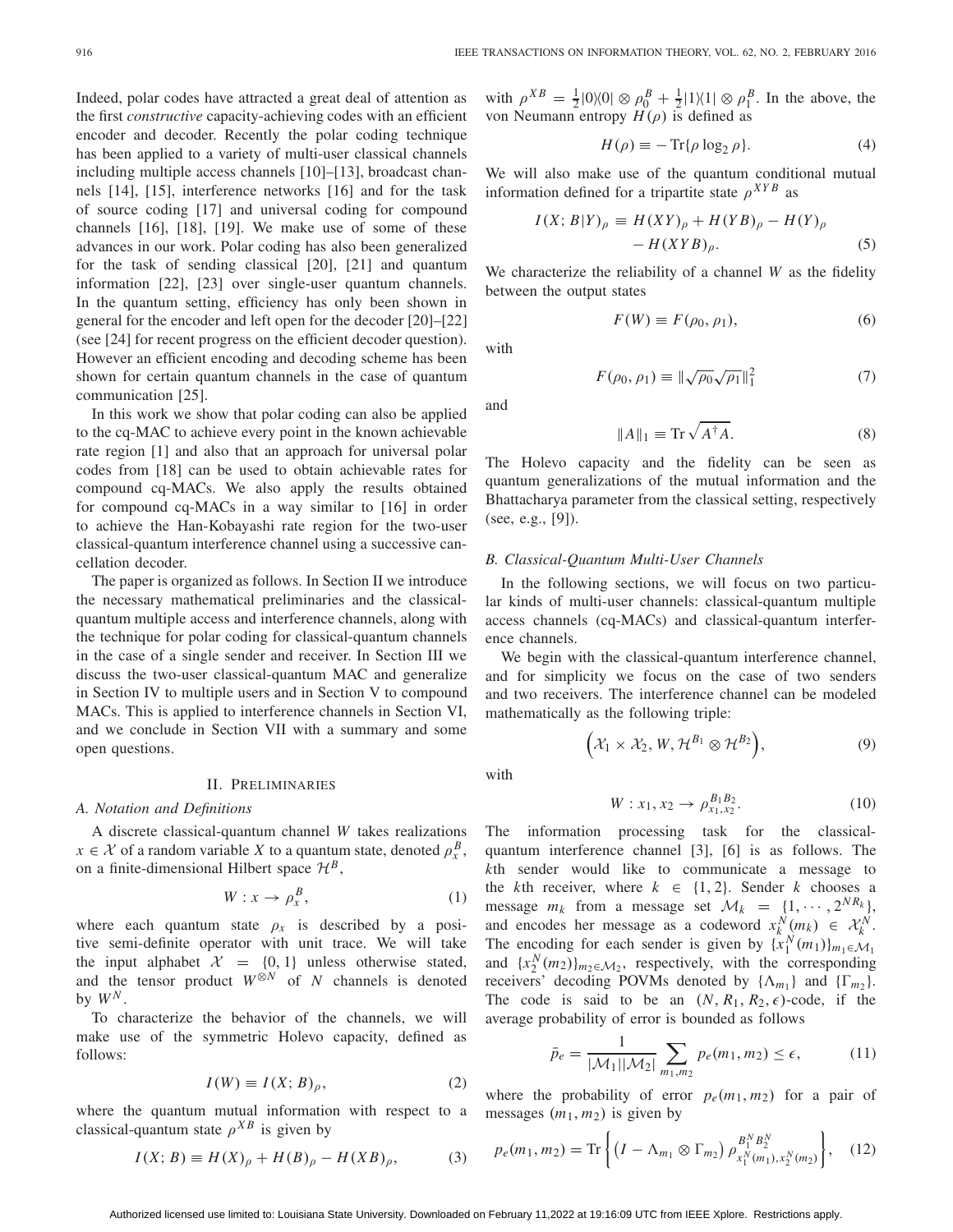with  $\rho_{x_1^N(m_1),x_2^N(m_2)}^{B_1^N B_2^N}$  the state resulting when senders 1 and 2 transmit the codewords  $x_1^N(m_1)$  and  $x_2^N(m_2)$  through *N* instances of the channel, respectively.

A rate pair  $(R_1, R_2)$  is said to be *achievable* for the two-user classical-quantum interference channel described above if there exists an  $(N, R_1, R_2, \epsilon)$ -code  $\forall \epsilon > 0$  and sufficiently large *N*.

The two-user classical-quantum interference channel induces two c-q MACs which can be modeled as

$$
\left(\mathcal{X}_1 \times \mathcal{X}_2, \rho_{x_1, x_2}^{B_1} = \text{Tr}_{B_2}\{\rho_{x_1, x_2}^{B_1 B_2}\}, \mathcal{H}^{B_1}\right),\tag{13}
$$

and

$$
\left(\mathcal{X}_1 \times \mathcal{X}_2, \rho_{x_1, x_2}^{B_2} = \text{Tr}_{B_1} \{\rho_{x_1, x_2}^{B_1 B_2}\}, \mathcal{H}^{B_2}\right). \tag{14}
$$

The *rate region* for a channel is given by the closure of all achievable rates for that channel. We will be particularly interested in the Han-Kobayashi rate region for the two-user interference channel. This region was achieved in the classical setting by exploiting a coding strategy for the interference channel which induces two three-user MACs, together with a simultaneous decoder [5].

The two-user c-q MAC is defined by the following triple, corresponding to the input alphabets, channel output state, and output system:

$$
\left(\mathcal{X}_1 \times \mathcal{X}_2, \rho^B_{x_1, x_2}, \mathcal{H}^B\right). \tag{15}
$$

The coding task is for two senders to communicate individual messages to a single receiver. The detailed description of the information processing task is somewhat similar to the above, so we omit it for brevity's sake.

Later, we will be particularly interested in *compound* cq-MACs. Indeed, compound channels form a class of channels with so-called "channel uncertainty." In this model, a channel is chosen from a set of possible channels, and used to transmit the information, thus generalizing the traditional setting in which both sender and receiver have full knowledge of the channel before choosing their code. The classical and quantum capacities of compound quantum channels have been studied in [26] and [27], respectively.

A compound cq-MAC is defined by a set  $W = \{W_i\}$  of cq-MAC channels where each  $W_i$  can be written as

$$
W_i: x_1, x_2 \to \rho_{x_1, x_2, i}^B,\tag{16}
$$

and characterized by its output state  $\rho_{x_1, x_2, i}^B$ , taken with respect to the input pairs  $(x_1, x_2) \in \mathcal{X}_1 \times \mathcal{X}_2$ .

Note that we will look at the case in which the receiver knows the particular channel  $W_i$  which has been chosen. However, the sender does not have this knowledge. This assumption can be easily justified in the case of taking many uses of the channel, since channel tomography can be performed in order to give the receiver knowledge of the channel which has been chosen. Moreover, this requires a small number of channel uses when compared to the overall number of channel uses, thereby not affecting the communication rate.

#### *C. Polar Codes for Classical-Quantum Channels*

In [20] a polar coding scheme for single-user classicalquantum channels was introduced. We review the scheme briefly below before applying the technique to the c-q MAC and interference channel in the following sections.

Polar codes exploit the effect of channel polarization, which is achieved in two steps, namely, by so-called channel combining and channel splitting. In *channel combining* the input sequence  $u^N$  is transformed by a linear transformation given by  $x^N = u^N G_N$  where

$$
G_N = B_N F^{\otimes n} \tag{17}
$$

with  $N = 2^n$ ,

$$
F \equiv \begin{bmatrix} 1 & 0 \\ 1 & 1 \end{bmatrix},\tag{18}
$$

and  $B_N$  is a permutation matrix known as a "bit reversal" operation [9]. This induces a channel  $W_N$  from  $N$  single copies of the channel *W*. For the *channel splitting* step the combined channel  $W_N$  from the previous step is used to define new channels  $W_N^{(i)}$  as follows:

$$
W_N^{(i)}: u_i \to \rho_{(i), u_i}^{U_1^{i-1} B^N}, \tag{19}
$$

where

$$
\rho_{(i),u_i}^{U_1^{i-1}B^N} = \sum_{u_1^{i-1}} \frac{1}{2^{i-1}} |u_1^{i-1}\rangle \langle u_1^{i-1}| \otimes \sum_{u_{i+1}^N} \frac{1}{2^{N-i}} \rho_{u^N}^{B^N} \quad (20)
$$

and  $u_1^N$  denotes a row vector  $(u_1, \ldots, u_N)$  and correspondingly  $u_i^j$  denotes, for  $1 \le i, j \le N$ , a subvector  $(u_i, \ldots, u_j)$ . Note that if  $j < i$  then  $u_i^j$  is empty. Similarly for a vector  $u_1^N$ and a set  $A \subset \{1, \ldots, N\}$  we write  $u_A$  to denote the subvector  $(u_i : i \in A)$ . The above can be seen as a "genie-aided" successive cancellation decoder, where the *i*-th measurement estimates the bit  $u_i$ , with the assumptions that the entire output is available to the decoder, the previous bits  $u_1^{i-1}$  are correctly decoded and the distribution over the bits  $u_{i+1}^N$  is uniform.

The channel polarization effect ensures that the fraction of channels  $W_N^{(i)}$  which have the property  $I(W_N^{(i)}) \in (1 - \delta, 1]$ goes to the symmetric Holevo information *I*(*W*) and the fraction with  $I(W_N^{(i)}) \in [0, \delta)$  goes to  $1 - I(W)$  for any  $\delta \in (0, 1)$ , as *N* goes to infinity through powers of two [9], [20] (see [20] for a precise statement). Hence we choose a polar code as a " $G_N$ -coset code" [9]; that is, we choose a subset  $A \subset \{1, ..., N\}$  and re-write the input transformation

$$
x^N = u^N G_N \tag{21}
$$

as

$$
x^N = u_A G_N(A) \oplus u_{A^c} G_N(A^c), \qquad (22)
$$

where  $G_N(A)$  denotes the submatrix of  $G_N$  constructed from the rows of  $G_N$  with indices in A. Now we can fix a code  $(N, K, A, u_{A^c})$  where *N* is the length of the code,  $K = |A|$ is the number of information bits, *A* fixes the indices for the information bits and  $u_{A^c}$  is the vector of so-called frozen bits.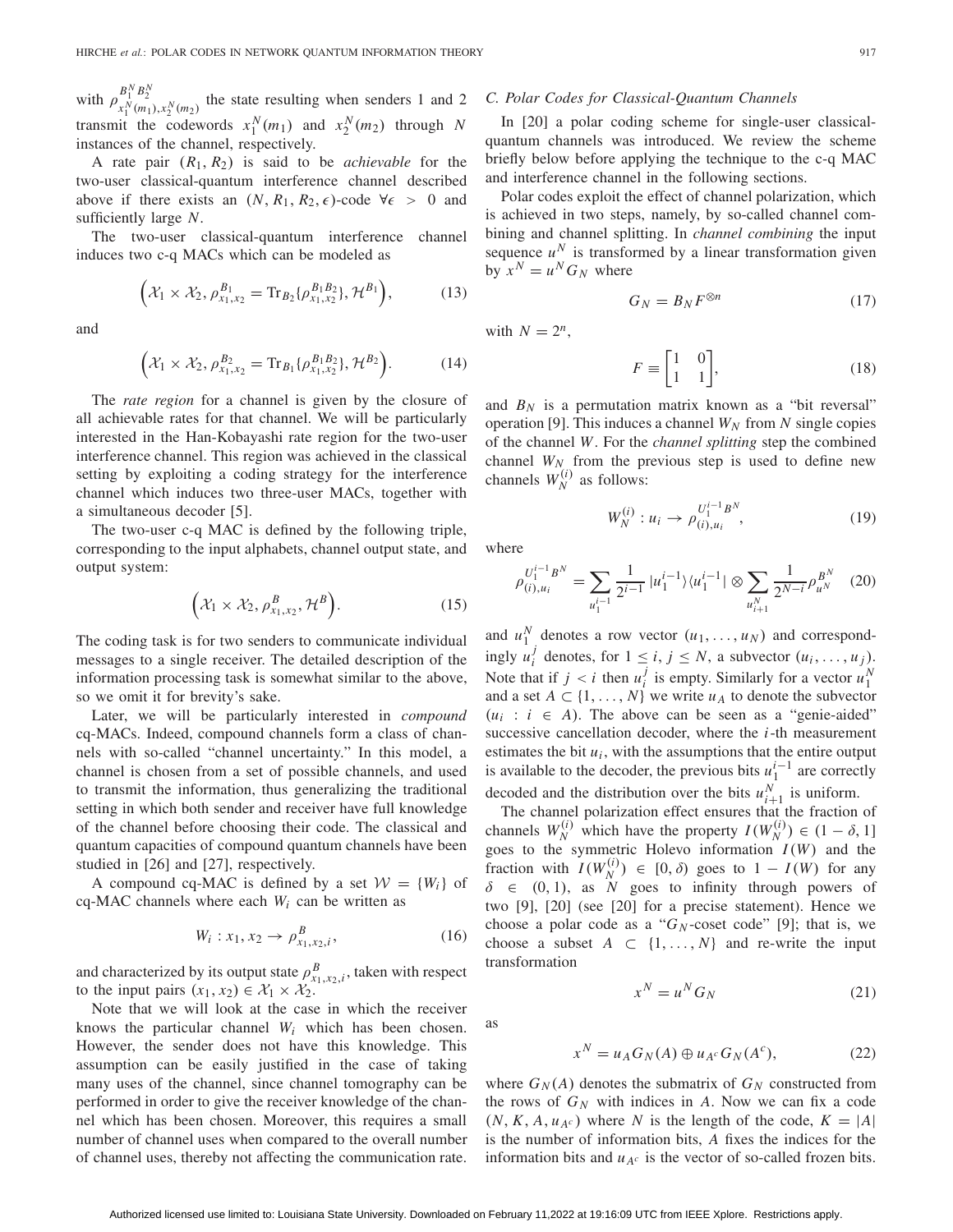A polar code has the above properties and is such that it obeys the polar coding rule, which is that the set of information indices *A* is chosen such that the following inequality holds between fidelities

$$
F(W_N^{(i)}) \le F(W_N^{(j)})\tag{23}
$$

for all  $i \in A$  and  $j \in A^c$ .

Lastly, a bound on the block error probability  $P_e(N, R)$  for blocklength *N* and rate *R* was derived for a fixed  $R < I(W)$ and  $\beta < \frac{1}{2}$ , with the result [20]

$$
P_e(N, R) = o(2^{-\frac{1}{2}N^{\beta}}).
$$
 (24)

The measurement achieving this error bound was called a quantum successive cancellation decoder [21], and the error analysis exploited Sen's non-commutative union bound [7].

The technique described in this section can also be extended to non-binary alphabets using the approach in [28], where an additional permutation is introduced to the coding process, which ensures polarization. Since these permutations only act on the inputs of the channel, which are also in our setting classical, this approach can be directly translated to classicalquantum channels. For further details we refer to [28].

### III. POLAR CODES FOR THE TWO-USER BINARY-INPUT cq-MAC

The achievable rate region for the classical-quantum MAC is described by the following bounds [1]:

$$
R_x \le I(X; B|Y)_{\rho}, \tag{25}
$$

$$
R_{y} \le I(Y; B|X)_{\rho}, \tag{26}
$$

$$
R_x + R_y \le I(XY; B)_{\rho}, \qquad (27)
$$

with respect to a ccq-state

$$
\rho^{XYB} = \sum_{x,y} p_X(x) p_Y(y) |x\rangle\langle x|_X \otimes |y\rangle\langle y|_Y \otimes \rho_{x,y}^B. \tag{28}
$$

The case in which the last inequality above is saturated is of particular interest to us and the resulting line, which interpolates between the points  $(I(X; B)_{\rho}, I(Y; B|X)_{\rho})$  and  $(I(X; B|Y)_{\rho}, I(Y; B)_{\rho})$ , is called the *dominant face* of the rate region. It is clear that if every point on the dominant face can be achieved then we can also achieve every other point within the rate region by resource wasting.

Recently, Arikan introduced the technique of "monotone chain rules" for handling the Slepian-Wolf problem [17] with the polar coding technique, and Önay applied this approach to the binary-input MAC [12]. The advantage of this approach is that with each monotone chain rule, we can achieve a rate pair lying on the dominant face of the rate region. Furthermore, the achievable points form a dense subset of all points on the dominant face, so that we can approximate every point on the dominant face to arbitrarily good accuracy. Note that it will be crucial when coding for the interference channel that the compound MAC described later can achieve specific points on the dominant face of the rate region, which is ensured by the approach described in this section. Here we apply the technique to the classical-quantum MAC with two senders, each with binary alphabet.

The main difficulty in generalizing Arikan's technique to the classical-quantum setting lies in adjusting the decoder for the quantum outputs of the channel, such that they properly handle messages from two different senders while keeping the exponentially decreasing error. In addition we generalize the proofs for the continuity of the achievable rates and the path scaling to the classical-quantum setting.

We now recall the idea of a monotone chain rule, but with our discussion here being for the classical-quantum MAC. Let  $X^N$  and  $Y^N$  each denote a sequence of *N* uniformly random bits. Let  $U^N$  be the result of sender 1 processing the sequence  $X^N$  with the polar encoder, and let  $V^N$  be the result of sender 2 processing the sequence  $Y^N$  with the polar encoder. Let  $(S_1, \ldots, S_{2N})$  be a permutation of the input sequence  $U^N V^N$ such that the relative order of the elements constituting  $U^N$  is preserved. A chain-rule expansion for mutual information is said to be monotone with respect to  $U^N$  if it is of the following form:

$$
N \cdot I(XY; B) = I(U^N V^N; B^N)
$$
\n(29)

$$
= \sum_{i=1}^{2N} I(S_i; B^N | S^{i-1}), \tag{30}
$$

with the first equality following from the reversibility of the encoders and the second from the chain rule for mutual information. Based on the above permutation, we let  $b^{2N}$ denote a binary sequence which we can think of as a "path," where  $b_k$  is equal to zero if the *k*th channel use is transmitting an information bit from the input sequence  $U^N$  of the first sender and equal to one if the *k*th channel use is transmitting an information bit from the input sequence  $V^N$  of the second sender. This gives rise to the following rates:

$$
R_{x} = \frac{1}{N} \sum_{k:b_k=0} I(S_k; B^{N} | S^{k-1})
$$
  
\n
$$
\leq \frac{1}{N} I(U^{N}; B^{N} | V^{N}) = I(X; B | Y), \quad (31)
$$
  
\n
$$
R_{y} = \frac{1}{N} \sum_{k:b_k=1} I(S_k; B^{N} | S^{k-1})
$$
  
\n
$$
\leq \frac{1}{N} I(V^{N}; B^{N} | U^{N}) = I(Y; B | X), \quad (32)
$$

$$
R_x + R_y = I(XY; B), \tag{33}
$$

where the inequalitites hold because of the structure of the monotone chain rules in (30), the statistical independence of  $U^N$  and  $V^N$ , and the one-to-one correspondence between  $U^N$ ,  $V^N$  and  $X^N$ ,  $Y^N$ , respectively.

To illustrate the chain rule approach, consider for example the case where we limit the form of the chain rule to splitting the first sender's messages into two parts corresponding to the chain  $b^{2N} = 0^{j} 1^{N} 0^{N-j}$ . Here we would get the explicit rates

$$
R_{x} = \frac{1}{N} \sum_{i=1}^{j} I(U_{i}; B^{N} | U^{i-1}) + \frac{1}{N} \sum_{i=j+1}^{N} I(U_{i}; B^{N} | U^{i-1} V^{N}), \qquad (34)
$$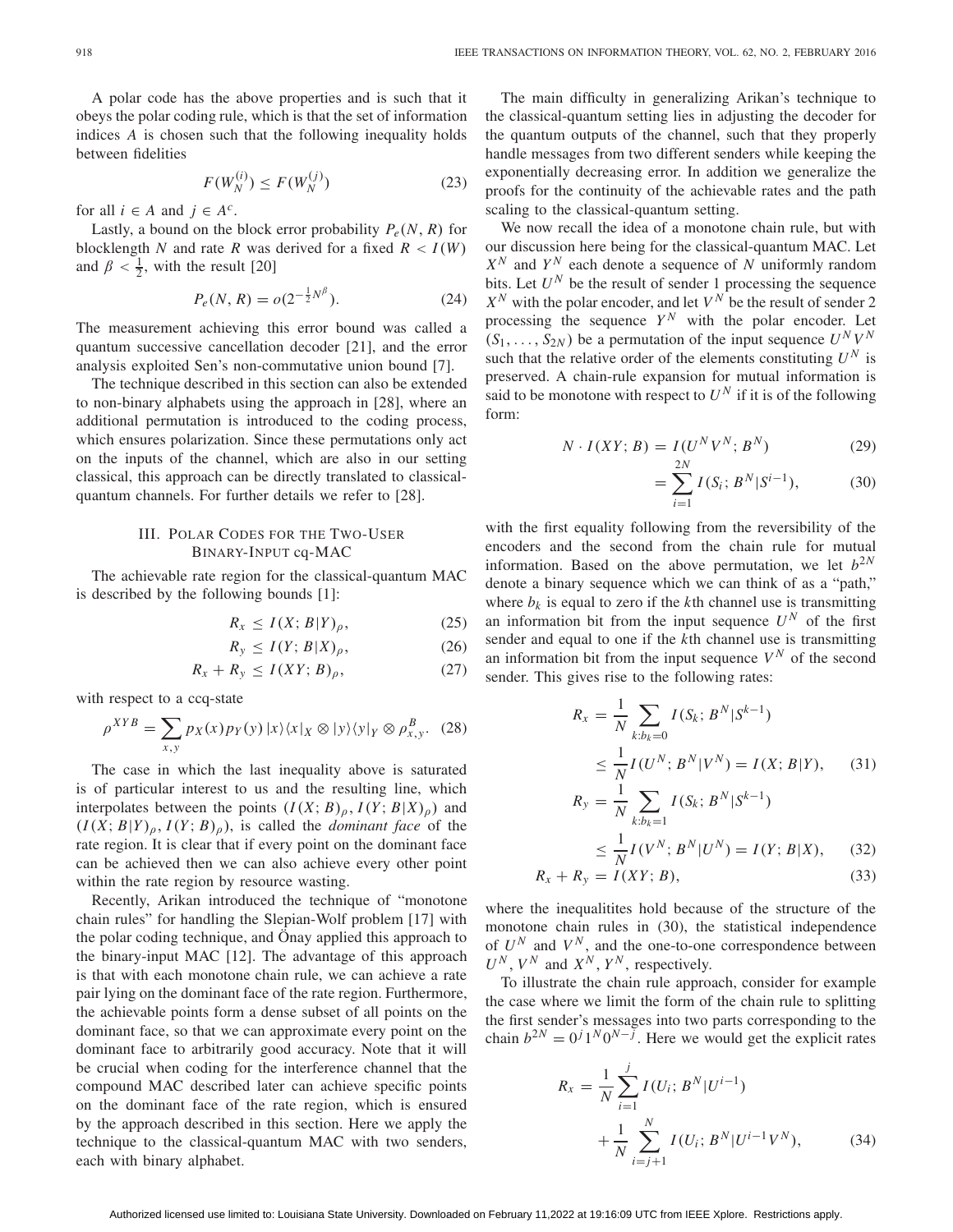$$
R_{y} = \frac{1}{N} \sum_{i=1}^{N} I(V_{i}; B^{N} | U^{j} V^{i-1}),
$$
\n(35)

which achieve points on the dominant face corresponding to the particular choice of the parameter *j*.

Using the standard polar coding channel-combining technique outlined in the previous section, we get a combined channel  $W_N$  from  $W^N$  by transforming both input sequences as

$$
x^N = u^N G_N, \quad y^N = v^N G_N. \tag{36}
$$

Now for the channel splitting step we have to distinguish whether we want to decode a bit from sender 1 or from sender 2 as follows

$$
W_N^{(b_k,i,j)} = \begin{cases} W_N^{(0,i,j)} : u_i \to \rho_{(0,i,j),u_i}^{U_1^{i-1}V_1^{j}B^N} & \text{if } b_k = 0\\ W_N^{(1,i,j)} : v_j \to \rho_{(1,i,j),v_j}^{U_1^{i}V_1^{j-1}B^N} & \text{if } b_k = 1 \end{cases}
$$
(37)

with output states

$$
\rho_{(0,i,j),u_i}^{U_1^{i-1}V_1^{j}B^N} = \sum_{u_1^{i-1},v_1^{j}} \frac{1}{2^{k-1}} |u_1^{i-1}\rangle \langle u_1^{i-1}|
$$
  

$$
\otimes |v_1^{j}\rangle \langle v_1^{j}| \otimes \bar{\rho}_{u_1^{i},v_1^{j}}^{B^N},
$$
 (38)  

$$
\rho_{(1,i,j),v_i}^{U_1^{i}V_1^{j-1}B^N} = \sum_{u_1^{i-1}} \frac{1}{2^{k-1}} |u_1^{i}\rangle \langle u_1^{i}|
$$

$$
\mathcal{V}_{(1,i,j),v_j}^{U_1^{\vee}V_1^{\vee}} = \sum_{u_1^i, v_1^{j-1}} \frac{1}{2^{k-1}} |u_1^i\rangle\langle u_1^i|
$$
  

$$
\otimes |v_1^{j-1}\rangle\langle v_1^{j-1}| \otimes \bar{\rho}_{u_1^i, v_1^j}^{B^N}, \tag{39}
$$

where

$$
\bar{\rho}_{u_1^i, v_1^j}^{B^N} = \sum_{u_{i+1}^N, v_{j+1}^N} \frac{1}{2^{2N-k}} \rho_{u^N, v^N}^{B^N}.
$$
\n(40)

Similar to the case of classical-quantum polar coding for a single sender, we now discuss how a *quantum successive cancellation decoder* operates for the cq-MAC. As in [20] we can build projectors to decide whether the *k*th input, corresponding to the split channel  $W_N^{(b_k, i, j)}$ , is equal to zero or one:

$$
\Pi_{(b_k,i,j),0} = \begin{cases}\n\Pi_{(0,i,j),0}^{U_1^{i-1}V_1^jB^N} & \text{if } b_k = 0 \\
\Pi_{(1,i,j),0}^{U_1^iV_1^{i-1}B^N} & \text{if } b_k = 1\n\end{cases}
$$
\n(41)

with

$$
\Pi_{(0,i,j),0}^{U_1^{i-1}V_1^jB^N} = \left\{ \sqrt{\rho_{(0,i,j),0}^{U_1^{i-1}V_1^jB^N}} - \sqrt{\rho_{(0,i,j),1}^{U_1^{i-1}V_1^jB^N}} \ge 0 \right\}
$$
(42)

$$
\Pi_{(1,i,j),0}^{U_1^i V_1^{j-1} B^N} = \left\{ \sqrt{\rho_{(1,i,j),0}^{U_1^i V_1^{j-1} B^N}} - \sqrt{\rho_{(1,i,j),1}^{U_1^i V_1^{j-1} B^N}} \ge 0 \right\}
$$
(43)

and

$$
\Pi_{(b_k,i,j),1} = \mathbb{1} - \Pi_{(b_k,i,j),0}.\tag{44}
$$

The notation  ${A \geq 0}$  denotes the projector onto the positive eigenspace of *A*, and  $\{A < 0\}$  denotes the projector onto its negative eigenspace.

Note that, similar to [20], we can write

$$
\Pi_{(0,i,j),0}^{U_1^{i-1}V_1^{j}B^{N}} = \sum_{u_1^{i-1},v_1^{j}} |u_1^{i-1}\rangle\langle u_1^{i-1}| \otimes |v_1^{j}\rangle\langle v_1^{j}|
$$
  

$$
\otimes \Pi_{(0,i,j),u_1^{i-1}0,v_1^{j}}^{B^{N}}, \qquad (45)
$$
  

$$
\Pi_{(1,i,j),0}^{U_1^{i}V_1^{j-1}B^{N}} = \sum |u_1^{i}\rangle\langle u_1^{i}| \otimes |v_1^{j-1}\rangle\langle v_1^{j-1}|
$$

$$
U_1^l V_1^{j-1} B^N = \sum_{u_1^i, v_1^{j-1}} |u_1^i\rangle\langle u_1^i| \otimes |v_1^{j-1}\rangle\langle v_1^{j-1}|
$$
  

$$
\otimes \Pi_{(1,i,j), u_1^i, v_1^{j-1}0}^{B^N},
$$
 (46)

where

$$
\Pi_{(0,i,j),u_1^{i-1}0,v_1^j}^{B^N} = \left\{ \sqrt{\bar{\rho}_{u_1^{i-1}0,v_1^j}^{B^N}} - \sqrt{\bar{\rho}_{u_1^{i-1}1,v_1^j}^{B^N}} \ge 0 \right\},\tag{47}
$$

$$
\Pi_{(1,i,j),u_1^i,v_1^{j-1}0}^{B^N} = \left\{ \sqrt{\bar{\rho}_{u_1^i,v_1^{j-1}0}^{B^N}} - \sqrt{\bar{\rho}_{u_1^i,v_1^{j-1}1}^{B^N}} \ge 0 \right\}.
$$
 (48)

Now again with arguments presented in [20] we get a POVM with elements

$$
\Lambda_{u^N, v^N} = \Pi_{(b_1, i_1, j_1), \{u_1, v_1\}} \cdots \Pi_{(b_{2N}, i_{2N}, j_{2N}), \{u_1^{N-1}u_Nv_1^N, u_1^{N}v_1^{N-1}v_N\}} \cdots \Pi_{(b_1, i_1, j_1), \{u_1, v_1\}},
$$
\n(49)

where the exact values of *i* and *j* depend on the monotone chain rule chosen for decoding, as well as whether a projector attempts to decode  $u_i$  or  $v_j$ . As required for a POVM we also have that

$$
\sum_{u_A, v_A} \Lambda_{u^N, v^N} = \mathbb{1}^{B^N},\tag{50}
$$

by noting that we can set  $\Pi_{(b_k, i, j), \{u_i, v_j\}} = \mathbb{I}$  when  $\{u_i, v_j\}$  is a frozen bit.

Using the bitwise projections we can build the successive cancellation decoder with the decoding rules:

$$
\hat{u}_i = \begin{cases} u_i & \text{if } i \in A^c \\ h(\hat{u}_1^{i-1}, \hat{v}_1^j) & \text{if } i \in A, \end{cases}
$$
\n(51)

$$
\hat{v}_j = \begin{cases} v_j & \text{if } j \in A^c \\ g(\hat{u}_1^i, \hat{v}_1^{j-1}) & \text{if } j \in A, \end{cases}
$$
\n(52)

where  $h(\hat{u}_1^{i-1}, \hat{v}_1^j)$  is the outcome of the *k*th measurement when  $b_k = 0$  based on

$$
\{\Pi_{(0,i,j),u_1^{i-1}0,v_1^j}^{B^N},\Pi_{(0,i,j),u_1^{i-1}1,v_1^j}^{B^N}\},\tag{53}
$$

and  $g(\hat{u}_1^i, \hat{v}_1^{j-1})$  is the outcome when  $b_k = 1$  based on

$$
\{\Pi_{(1,i,j),u_1^i,v_1^{j-1}0}^{B^N}, \Pi_{(1,i,j),u_1^i,v_1^{j-1}1}^{B^N}\}.
$$
\n(54)

Due to the structure of the decoder and the polarization effect, the block error probability decays exponentially with the number of channel uses as in the single-sender case described in the previous section.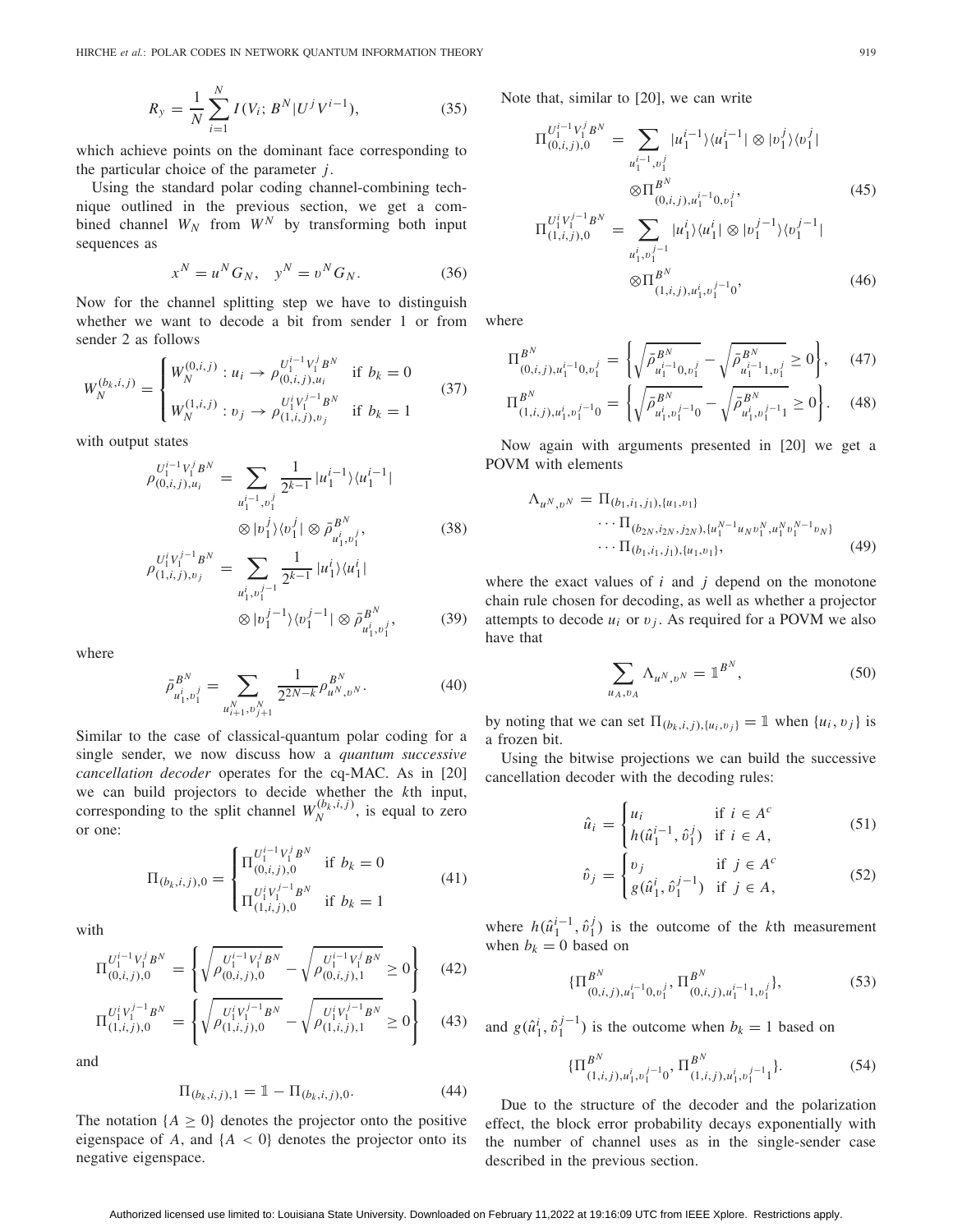#### *A. Continuity of Rates and Approximations*

We now argue that the above approach can be used to achieve the entire dominant face of the rate region. This task was achieved for the classical Slepian-Wolf source coding problem [17] involving rates based on the conditional Shannon entropy, and then extended to the complementary problem of channel coding over the classical MAC [12]. We now extend that technique by applying it to channel coding for the classical-quantum MAC.

We start by defining a distance measure. Let  $b^{2N}$ ,  $\tilde{b}^{2N}$ denote two paths and  $(R_u, R_v)$ ,  $(\tilde{R}_u, \tilde{R}_v)$  their corresponding rate pairs. Then we define the distance between the two paths  $b^{2N}$  and  $\tilde{b}^{2N}$  as follows

$$
d(b^{2N}, \tilde{b}^{2N}) \equiv |R_u - \tilde{R}_u| = |R_v - \tilde{R}_v|, \tag{55}
$$

where the last equality holds since  $R_u + R_v = \tilde{R}_u + \tilde{R}_v$  $I(XY; B)$ .

We now define two paths  $b^{2N}$ ,  $\tilde{b}^{2N}$  to be neighbors if  $\tilde{b}^{2N}$  can be obtained from  $b^{2N}$  by transposing  $b_i$  with  $b_j$ for some *i* < *j* such that  $b_i \neq b_j$  and  $b_{i-1}^{j+1}$  is either all 0 or all 1. We state the following proposition, which bounds the distance between two neighboring paths. This generalizes [17, Proposition 3] to the quantum setting considered here.

*Proposition 3.1: If paths*  $b^{2N}$  *and*  $\tilde{b}^{2N}$  *are neighboring, then the following holds*

$$
d(b^{2N}, \tilde{b}^{2N}) \le \frac{1}{N}.
$$
 (56)

*Proof:* Let  $b^{2N}$  be a path with edge variables  $S^{2N}$  and let  $\tilde{b}^{2N}$  differ from  $b^{2N}$  by a transposition in the coordinates  $i < j$ .

First we check the case, where  $b_i = 0$  and  $b_j = 1$  and the string  $b_{i+1}^{j-1}$  contains only 1's. The rate difference can be written as

$$
R_u - \tilde{R}_u = \frac{1}{N} [I(S_i; B^N | S^{i-1}) - I(S_i; B^N | S^{i-1}, S_j, S_{i+1}^{j-1})], \quad (57)
$$

and we can see directly that

$$
R_u - \tilde{R}_u \le \frac{1}{N},\tag{58}
$$

where the inequality follows from the non-negativity of the conditional mutual information and a dimension bound when one unconditioned system is classical.

Since  $R_u - \tilde{R}_u \geq 0$  we can conclude

$$
|R_u - \tilde{R}_u| \le \frac{1}{N}.\tag{59}
$$

This holds for  $b_i^j = 01^{j-i}$ . The three other options  $(b_i^j \in$  $\{0^{j-i}1, 1^{j-i}0, 10^{j-i}\}\)$  can be proven similarly, by exchanging the roles of  $b^{2N}$  and  $\tilde{b}^{2N}$  or by considering  $R_v - \tilde{R}_v$ or both.

Using this result we can show that the distribution of achievable points on the dominant face of the rate region is dense, and we state the following theorem generalizing [17, Th. 1] to the quantum case considered here.

*Theorem 3.2: Let*  $(R_x, R_y)$  *be a given rate pair on the dominant face. For any given*  $\epsilon > 0$ *, there exists an*  $N \in \mathbb{N}$ *and a chain rule*  $b^{2N}$  *on*  $U^N V^N$  *such that*  $b^{2N}$  *belongs to the class*  $v_{2N} = \{0^i 1^N 0^{N-i} : 0 \le i \le N\}$  *and has a rate pair* (*R*1, *R*2) *satisfying*

$$
|R_1 - R_x| \le \epsilon \text{ and } |R_2 - R_y| \le \epsilon. \tag{60}
$$

The proof follows from the fact that in  $v_{2N}$  two paths  $0^{i}1^{N}0^{N-i}$  and  $0^{i+1}1^{N}0^{N-i-1}$  are neighbors, thus we simply have to fix  $N > \frac{1}{\epsilon}$  and Theorem 3.2 follows from Proposition 3.1.

Note that this result is only concerned with permutations from the class  $v_{2N}$ . This is sufficient for our purposes, but we note that it may be interesting to consider a more general class when choosing the decoding path.

#### *B. Path Scaling and Polarization*

It was shown in the previous section that one can find polar codes that approximate points on the dominant face of the rate region for a cq-MAC. Here we show that these approximations are stable under scaling of the chosen path, implying that performing a step of the polar coding recursion does not change the achievable rates so long as polarization still holds. We generalize ideas from [17] to the classicalquantum MAC.

We will look at paths  $kb^{2N}$  which denote the scaling of a path  $b^{2N}$  as

$$
\underbrace{b_1 \dots b_1}_{k} \underbrace{b_2 \dots b_2}_{k} \dots \dots \underbrace{b_{2N} \dots b_{2N}}_{k}
$$
 (61)

and therefore represent a monotone chain rule for  $U^{kN}V^{kN}$ . Note that we can write a step of the polar-code transformation as

$$
T_{2i-1} = S_i \oplus \tilde{S}_i, \quad T_{2i} = S_i, \tag{62}
$$

and thus we can show that an additional step of polarization does not affect the rate

$$
I(T_{2i-1}; B^N | T^{2i-2}) + I(T_{2i}; B^N | T^{2i-1})
$$
  
=  $I(T_{2i-1}T_{2i}; B^N | T^{2i-2})$   
=  $I(S_i \oplus \tilde{S}_i, S_i; B^N | S^{i-1} \oplus \tilde{S}^{i-1}, S^{i-1})$   
=  $I(\tilde{S}_i, S_i; B^N | \tilde{S}^{i-1}, S^{i-1})$   
=  $2I(S_i; B^N | S^{i-1}),$  (63)

where the last step follows if  $T^{4N}$  follows the path  $2b^{2N}$ . From this we can conclude that if a path  $b^{2N}$  achieves a rate  $(R_1, R_2)$  then the path  $2b^{2N}$  achieves the same rate pair.

Now the polarization argument follows directly using arguments from the single-sender case in [20].

#### *C. Polar Code Performance*

Since we use a POVM with the same basic structure as the single-sender case, the analysis of the error probability follows the same arguments. That is, by applying the noncommutative union bound from [7] to the probability of error  $P_e(M, b^{2N}, (K_u, K_v), (A_u, A_v), (u_{A_u^c}, v_{A_v^c}))$  for code length *M* with  $M = 2^m N$  and *m* a positive integer, a chosen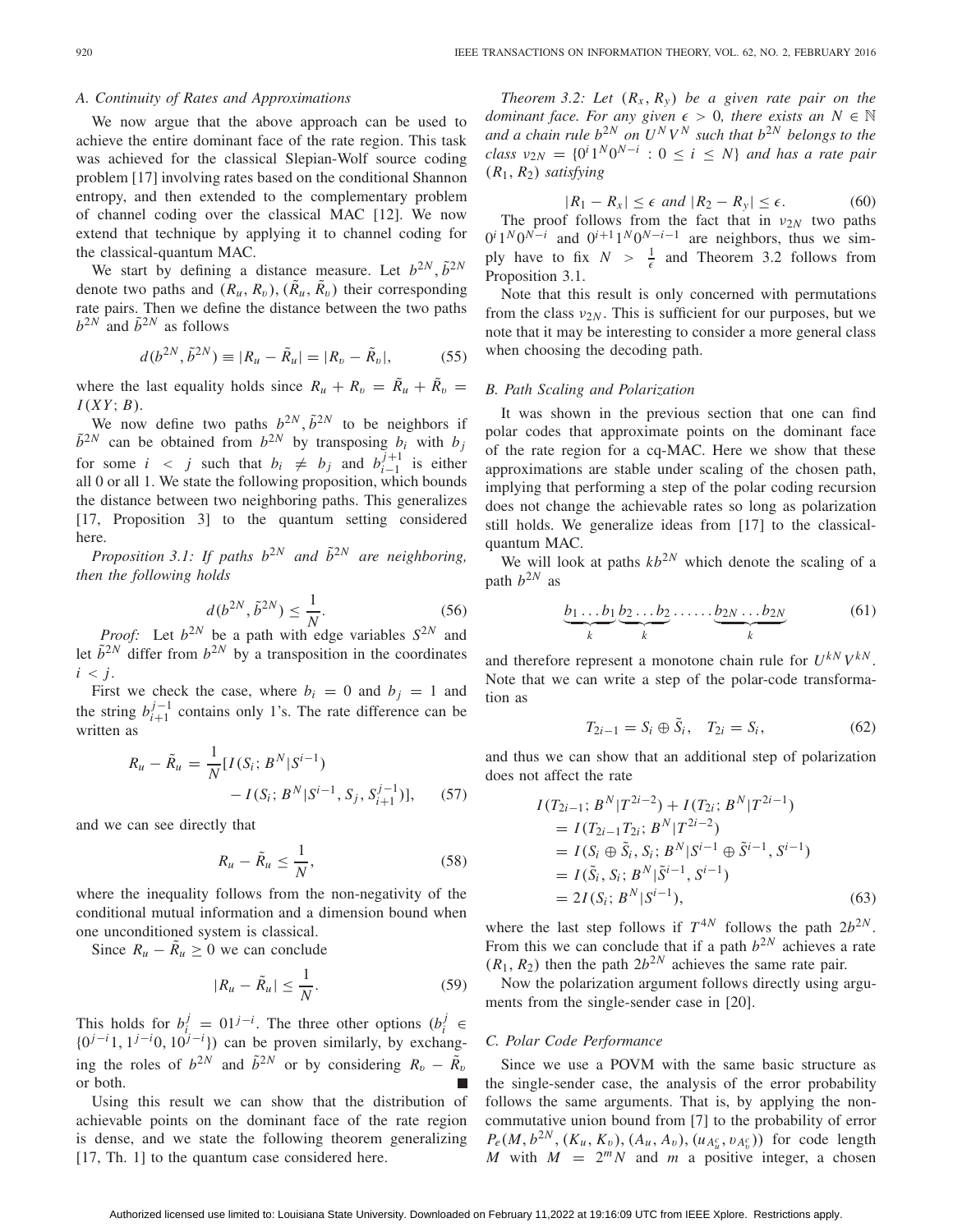

Fig. 1. Order for decoding the 3-user MAC, with example path in grey. Allowed paths are only those which go only to the right, front or bottom at each step, to imply a monotone chain rule. This is important to ensure the correct decoding order for the successive cancellation decoder.

path  $b^{2N}$ , the number of information bits  $(K_u, K_v)$  and sets of information bits  $(A_u, A_v)$  for each sender and the choice for the frozen bits  $(u_{A_u^c}, v_{A_v^c})$ , we get

$$
P_e(M, b^{2N}, (K_u, K_v), (A_u, A_v), (u_{A_u^c}, v_{A_v^c}))
$$
  
 
$$
\leq 2 \sqrt{\sum_{i \in A_u, j \in A_v} \frac{1}{2} \sqrt{F(W_N^{(b_k, i, j)})}}.
$$
 (64)

Therefore, we can state that the error probability in [20] (see Section II-C) also holds for multiple-user settings

$$
P_e(M, R) = o(2^{-\frac{1}{2}M^{\beta}}), \tag{65}
$$

with  $M = 2^m N$ .

#### IV. THREE SENDER MAC

We can easily extend the approach for two senders discussed above to the case of many senders. For our purposes, we are particularly interested in the three-sender setting. Therefore, similar to the two-dimensional case, we simply follow a path through a three-dimensional cube (see Figure 1 for example), in order to choose a path  $b_k \in \{0, 1, 2\}$  giving rise to the following achievable rates

$$
R_{x} = \frac{1}{N} \sum_{k:b_k=0} I(S_k; B^{N} | S^{k-1}) \le I(X; B | YZ),
$$
  
\n
$$
R_{y} = \frac{1}{N} \sum_{k:b_k=1} I(S_k; B^{N} | S^{k-1}) \le I(Y; B | XZ),
$$
  
\n
$$
R_{z} = \frac{1}{N} \sum_{k:b_k=2} I(S_k; B^{N} | S^{k-1}) \le I(Z; B | XY),
$$
  
\n
$$
R_{x} + R_{y} \le I(XY; B | Z),
$$
  
\n
$$
R_{x} + R_{z} \le I(XZ; B | Y),
$$
  
\n
$$
R_{y} + R_{z} \le I(ZY; B | X),
$$
  
\n
$$
R_{x} + R_{y} + R_{z} = I(XYZ; B).
$$
 (66)

Note that for the *m*-sender case we can generalize the above coding method by simply following a path in an *m*-dimensional structure while making sure that the entropy equations remain monotonic.

#### V. UNIVERSAL POLAR CODES FOR THE COMPOUND MAC

Next we will describe how the so-called "universal polar codes" introduced in [18] can be applied to the cq-MAC to achieve rates for compound channels. In particular we will make use of the second scheme described in [18] and the generalizations of this scheme to MACs in [16].

For now we will look at compound MACs based on sets of two different MACs. The essential approach is to "align" polarized indices as follows. Note that we assume that the selected channel is known to the receiver but not to the sender. For simplicity we consider two 2-sender MACs with equal sum rate. It is clear that a standard polar code which is good for one of the channels is not necessarily good for the other one. To get around this issue we align the two senders independently.

Conceptually the approach is similar to the classical setting, but needs to be applied to the sets of good and bad classicalquantum channels, defined by upper bounding the fidelity of the polarized channels.

Recall that in Section II-C we reviewed the channel splitting step for classical-quantum channel polarization, first introduced in [20]. Similarly, here we define the partial split channels  $P_i: U_i \to B^N U_1^{i-1} V_1^j$  and  $Q_i: U_i \to B^N U_1^{i-1} V_1^j$ , each corresponding to the first sender of one of the two MACs in the set comprising the compound MAC. In the previous section,  $b_k$  served as a label indicating which sender should be decoded in the *k*th step. Moreover, the channels *Pi* and *Qi* can be considered to be equivalent to looking at only the channel uses of the corresponding MACs for which  $b_k = 0$ . Let

$$
\mathcal{G}_{(1)} = \left\{ i \in [1:N] : \sqrt{F(P_i)} < 2^{-N^{\beta}} \right\},
$$
\n
$$
\mathcal{G}_{(2)} = \left\{ i \in [1:N] : \sqrt{F(Q_i)} < 2^{-N^{\beta}} \right\},
$$
\n
$$
\mathcal{B}_{(1)} = \left\{ i \in [1:N] : \sqrt{F(P_i)} \ge 2^{-N^{\beta}} \right\},
$$
\n
$$
\mathcal{B}_{(2)} = \left\{ i \in [1:N] : \sqrt{F(Q_i)} \ge 2^{-N^{\beta}} \right\}. \tag{67}
$$

denote the sets of indices corresponding to whether a bit is good or bad for a channel. These sets tell us whether the attempt of sending an information bit through one of the MACs would be successful with high probability for the *i*th channel use of the first sender. Due to the polarization effect, all bits will be in one of the following sets:

$$
\mathcal{A}_{I} = \mathcal{G}_{(1)} \cap \mathcal{G}_{(2)},\tag{68}
$$

$$
\mathcal{A}_{II} = \mathcal{G}_{(1)} \cap \mathcal{B}_{(2)},\tag{69}
$$
\n
$$
\mathcal{A}_{II} = \mathcal{B}_{(1)} \cap \mathcal{B}_{(2)},\tag{70}
$$

$$
\mathcal{A}_{III} = \mathcal{B}_{(1)} \cap \mathcal{G}_{(2)},\tag{70}
$$

$$
\mathcal{A}_{\text{IV}} = \mathcal{B}_{(1)} \cap \mathcal{B}_{(2)}.
$$
 (71)

Bits belonging to the sets  $A_I$  will also be decoded with high probability in the compound setting and bits in  $A_{IV}$  will have to be set as frozen bits. Due to Theorem 3.2 in Section III-A we can find monotone chain rules for each MAC which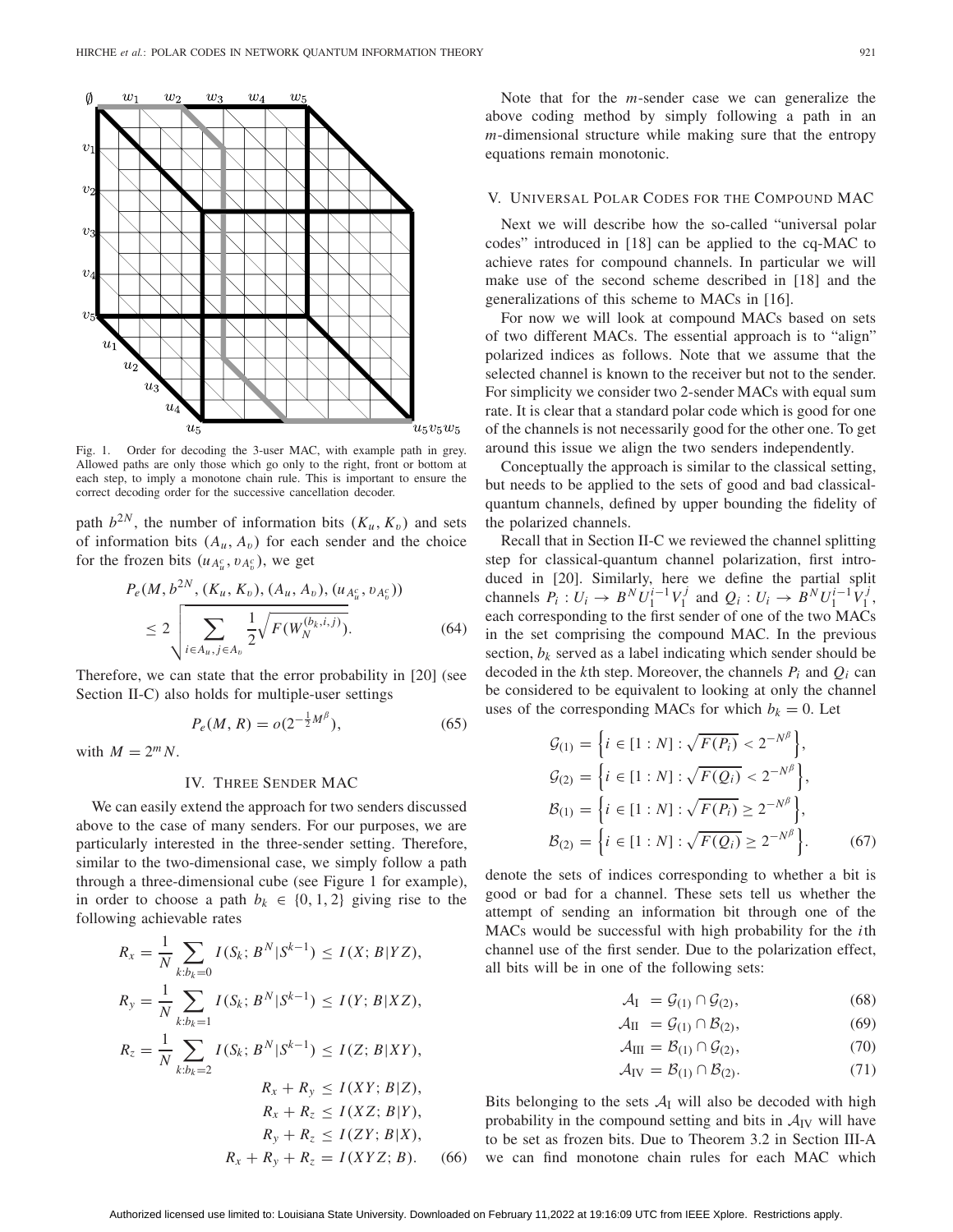

Fig. 2. Coding for compound MAC: first iteration step. The arrows indicate the decoding order and must be followed in ascending order of the attached numbers.

approximate every point on the dominant face of the rate region of the corresponding MAC.

The main idea from here is to align the sets  $A_{II}$  and  $A_{III}$ within a recursion to achieve the capacity of the compound MAC. We will do so alternating in each step of the recursion either for the first or the second sender. Here, just as in the classical case, we have to ensure that we align bits such that the successive cancellation decoder can still be applied.

We take two polar coding blocks which have both already been polarized independently of each other. Since both blocks have been built from the same channel, the sets of indices are identical for both blocks. We then combine the first index from  $A_{II}$  in the first block with the first index of  $A_{III}$  in the second block by an additional CNOT gate, and similarly for the second indices and so on. With such a scheme, we can halve the fraction of incompatible indices, those from the sets  $\mathcal{A}_{\text{II}}$  and  $\mathcal{A}_{\text{III}}$ , for the first sender.

Intuitively this can be seen as sending the same information bits via both of the aligned channels, so that the reciever will be able to decode one of them independently of which MAC is actually used. Since we assume that the reciever knows the used channel, this works well with the successive cancellation decoder, because the reciever can just decode the channel which is good for the used MAC first and then decode the aligned channel as if it is a frozen bit.

In the next step we take two of the blocks after the first iteration step and repeat the process for the second sender. Hence, we again halve the fraction of incompatible indices for this sender. In the following we repeat this process until the fraction of incompatible indices tends to zero.

To generalize the above scheme to the *k*-user MAC we simply decode by alternating over the different senders in each

step of the recursion. Therefore each sender becomes aligned in every  $k$ -th step of the recursion. In the recursion  $mK$  steps reduce the fraction of incompatible indices for the *K*-user MAC to  $(|A_{II}| + |A_{III}|)/2^m N$ . For example for the case of two users this means that every two steps we halve the fraction of incompatible indices. This is due to the fact that we need one recursion step for each sender to halve the fraction of incompatible indices for that particular sender. Then we can reorder our decoding in a way that the successive cancellation decoder still holds. Figure 2 illustrates the process.

In order to use the compound MAC for the interference channel we need to generalize the described approach to the setting of unequal sum rates. Therefore assume that we want to code for a rate pair  $(R_x, R_y)$  on the dominant face of the achievable rate region for the compound MAC consisting of a set of two MACs. Now we can find a rate pair  $(R'_x, R'_y)$ for the first MAC in that set and a rate pair  $(R_x^{\gamma}, R_y^{\gamma})$  for the second MAC such that

$$
R_x \le \min(R'_x, R''_x) \tag{72}
$$

$$
R_{y} \le \min(R'_{y}, R''_{y}).\tag{73}
$$

We can use the corresponding monotone chain rules for these two MACs to code for the targeted point on the rate region of the compound MAC. Note that in the setting of unequal sumrate the sets  $A_{II}$  and  $A_{III}$  are not necessarily of equal size. This is not a problem for the aligning process, because we can simply align until one of the sets has no unaligned indices left and then handle the remaining indices in the larger set as frozen indices. It is easy to see that this is sufficient to code at rates  $min(R'_x, R''_x)$  and  $min(R'_y, R''_y)$  and therefore achieve the dominant face for the achievable rate region of the compound MAC.

It was previously unknown how to code for the *k*-user compound MAC in a quantum setting. Having this result will allow us to also code for classical-quantum interference channels, as discussed in the next section.

#### VI. INTERFERENCE CHANNEL

The two-user classical-quantum interference channel [3], [6], as discussed in Section II-B, can be represented by its set of output states as follows:

$$
\{\rho_{x_1, x_2}^{B_1 B_2}\}_{x_1 \in \mathcal{X}_1, x_2 \in \mathcal{X}_2}.\tag{74}
$$

In the classical setting the best known achievable rate region for the interference channel is given by the Han-Kobayashi rate region [5]. We now show that this region can be achieved for the two-user classical-quantum interference channel by using polar codes. The scheme is a direct generalization of that presented in [16]. Indeed note that the conceptual approach is independent of whether we apply it to classical or classicalquantum channels. Therefore the Han-Kobayashi rate region can be achieved by splitting the message of the first sender  $m_1$  into two parts labelled  $(l_1, l_2)$  and similarly for the second sender the message  $m_2$  is split into  $(l_3, l_4)$ . Now we get channel inputs represented by the random variables  $X_1^N$  and  $X_2^N$ via symbol-to-symbol encoding maps  $x_1(v_1, v_2)$  and  $x_2(v_3, v_4)$ corresponding to the codewords  $v_j^N(L_j)$ . Then receiver 1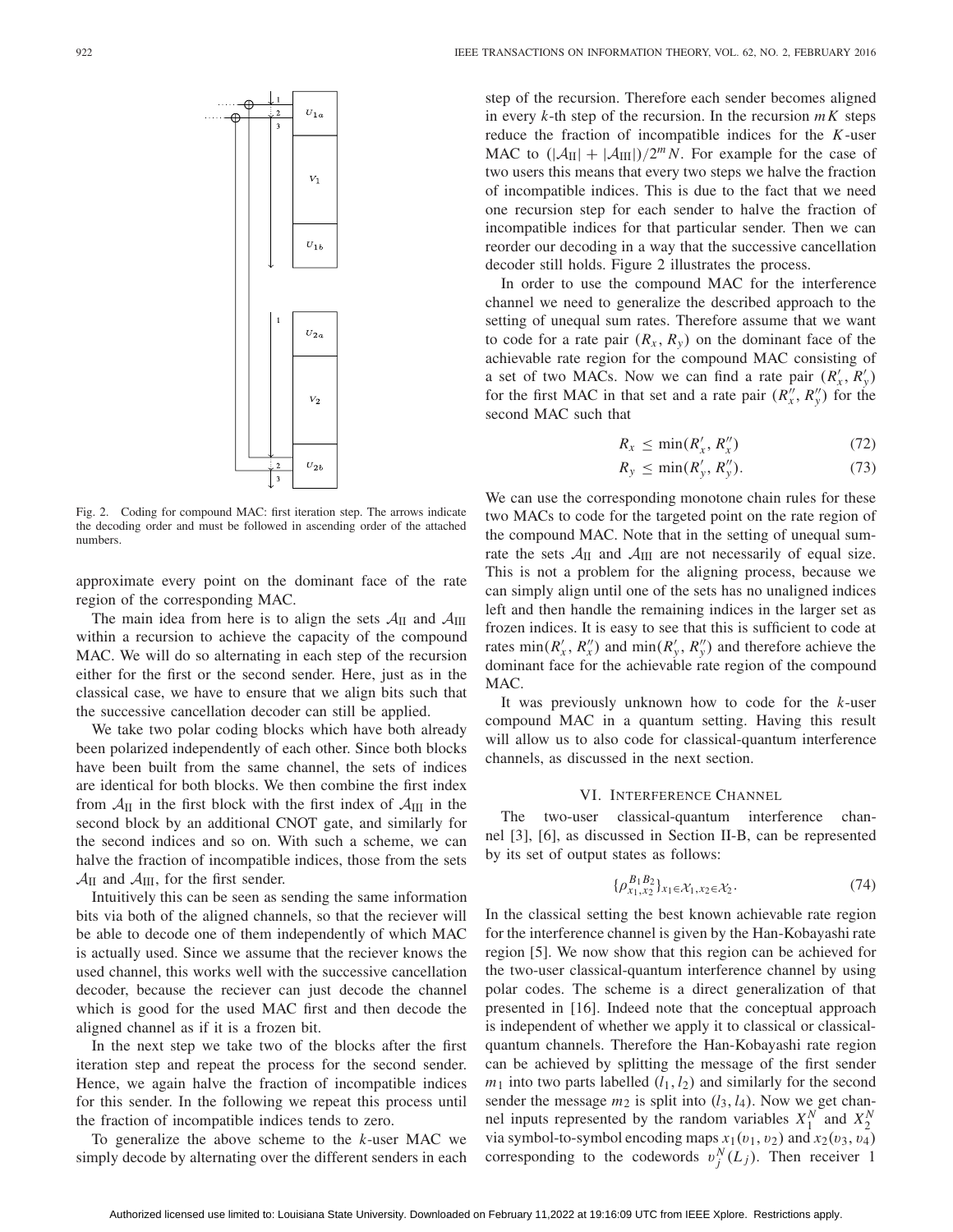decodes from  $\rho_{x_1, x_2}^{B_1}$  the messages  $(l_1, l_2, l_3)$  and receiver 2 decodes  $\rho_{x_1, x_2}^{B_2}$  to get the message triple  $(l_2, l_3, l_4)$ . The Han-Kobayashi rate region is defined for rates  $(S_1, S_2, T_1, T_2)$ as follows:

$$
S_1 \le I(V_1; B_1 | V_3 V_4),
$$
  
\n
$$
T_1 \le I(V_3; B_1 | V_1 V_4),
$$
  
\n
$$
T_2 \le I(V_4; B_1 | V_1 V_3),
$$
  
\n
$$
S_1 + T_1 \le I(V_1 V_3; B_1 | V_4),
$$
  
\n
$$
S_1 + T_2 \le I(V_1 V_4; B_1 | V_3),
$$
  
\n
$$
T_1 + T_2 \le I(V_3 V_4; B_1 | V_1),
$$
  
\n
$$
S_1 + T_1 + T_2 \le I(V_1 V_3 V_4; B_1),
$$
  
\n
$$
S_2 \le I(V_2; B_2 | V_3 V_4),
$$
  
\n
$$
T_1 \le I(V_3; B_2 | V_2 V_4),
$$
  
\n
$$
T_2 \le I(V_4; B_2 | V_2 V_4),
$$
  
\n
$$
S_2 + T_1 \le I(V_2 V_3; B_2 | V_4),
$$
  
\n
$$
S_2 + T_2 \le I(V_2 V_4; B_2 | V_3),
$$
  
\n
$$
T_1 + T_2 \le I(V_2 V_4; B_2 | V_2),
$$
  
\n
$$
S_2 + T_1 + T_2 \le I(V_2 V_3 V_4; B_2),
$$
  
\n(76)

The achievable rate region for the interference channel is the set of all rates  $(S_1 + T_1, S_2 + T_2)$ .

This can be seen as an interference network with four senders  $x_1(v_1, v_2)$  and  $x_2(v_3, v_4)$  and two recievers. The rate tuples  $(S_1, T_1, T_2)$  and  $(S_2, T_1, T_2)$  coincide with two 3-user MAC regions with two common senders and the intersection of both gives the rate region  $(S_1, S_2, T_1, T_2)$ . We can find monotone chain rules for every point on the dominant face of each MAC. Now we use the approach for the compound MAC to align the two common senders along with the results of the previous section in order to achieve the rate region for the two-user interference channel using polar coding. Note that it is necessary to use the approach presented for compound MACs in order to ensure that the decoding used for the polar codes is good for both MACs. With this approach we can achieve the Han-Kobayashi rate region by a successive cancellation decoder for each receiver. There are known techniques for handling arbitrary input distributions. Rather than go into detail, we point to the work in [16] which elaborates on this point.

#### VII. CONCLUSION

We have applied the recently introduced polar coding technique to achieve known rates for a variety of classical-quantum multi-user channels, with our main result being that the Han-Kobayashi rate region for the two-user interference channel can be achieved by a successive cancellation decoder via polar coding. In particular, we emphasize that this was achieved without the use of a quantum simultaneous decoder. The interference channel model forms a basis from which other multi-user channels can be built. This result and the wide range of problems for which polar coding has been applied in classical information theory suggest that it might be possible to generalize a wide range of problems to the classical-quantum setting using a successive decoder and in particular without the need of a quantum simultaneous decoder.

#### **REFERENCES**

- [1] A. Winter, "The capacity of the quantum multiple-access channel," *IEEE Trans. Inf. Theory*, vol. 47, no. 7, pp. 3059–3065, Nov. 2001. [Online]. Available: http://arxiv.org/abs/quant-ph/9807019
- [2] A. Winter, "Coding theorem and strong converse for quantum channels," *IEEE Trans. Inf. Theory*, vol. 45, no. 7, pp. 2481–2485, Nov. 1999.
- [3] O. Fawzi, P. Hayden, I. Savov, P. Sen, and M. M. Wilde, "Classical communication over a quantum interference channel," *IEEE Trans. Inf. Theory*, vol. 58, no. 6, pp. 3670–3691, Jun. 2012.
- [4] A. B. Carleial, "A case where interference does not reduce capacity (Corresp.)," *IEEE Trans. Inf. Theory*, vol. 21, no. 5, pp. 569–570, Sep. 1975.
- [5] T. Han and K. Kobayashi, "A new achievable rate region for the interference channel," *IEEE Trans. Inf. Theory*, vol. 27, no. 1, pp. 49–60, Jan. 1981.
- [6] O. Fawzi, P. Hayden, I. Savov, P. Sen, and M. M. Wilde, "Quantum interference channels," in *Proc. 49th Annu. Allerton Conf. Commun., Control, Comput.*, Sep. 2011, pp. 609–616. [Online]. Available: http:// arxiv.org/abs/1102.2955
- [7] P. Sen, "Achieving the Han–Kobayashi inner bound for the quantum interference channel," in *Proc. IEEE Int. Symp. Inf. Theory*, Jul. 2012, pp. 736–740. [Online]. Available: http://arxiv.org/abs/1109.0802
- [8] O. Fawzi and I. Savov. (Jul. 2012). "Rate-splitting in the presence of multiple receivers." [Online]. Available: http://arxiv.org/abs/1207.0543
- [9] E. Arıkan, "Channel polarization: A method for constructing capacityachieving codes for symmetric binary-input memoryless channels," *IEEE Trans. Inf. Theory*, vol. 55, no. 7, pp. 3051–3073, Jul. 2009.
- [10] E. Şaşoğlu, E. Telatar, and E. Yeh, "Polar codes for the two-user binaryinput multiple-access channel," in *Proc. IEEE Inf. Theory Workshop*, Jan. 2010, pp. 1–5.
- [11] E. Şaşoğlu, E. Telatar, and E. Yeh, "Polar codes for the twouser multiple-access channel," *IEEE Trans. Inf. Theory*, vol. 59, no. 10, pp. 6583–6592, Oct. 2013. [Online]. Available: http://arxiv. org/abs/1006.4255
- [12] A. Önay, "Successive cancellation decoding of polar codes for the twouser binary-input MAC," in *Proc. IEEE Int. Symp. Inf. Theory*, Jul. 2013, pp. 1122–1126.
- [13] H. Mahdavifar, M. El-Khamy, J. Lee, and I. Kang. (Jul. 2013). "Achieving the uniform rate region of multiple access channels using polar codes." [Online]. Available: http://arxiv.org/abs/1307.2889
- [14] N. Goela, E. Abbe, and M. Gastpar, "Polar codes for broadcast channels," in *Proc. IEEE Int. Symp. Inf. Theory*, Jul. 2013, pp. 1127–1131. [Online]. Available: http://arxiv.org/abs/1301.6150
- [15] M. Mondelli, S. H. Hassani, I. Sason, and R. L. Urbanke, "Achieving Marton's region for broadcast channels using polar codes," *IEEE Trans. Inf. Theory*, vol. 61, no. 2, pp. 783–800, Feb. 2015. [Online]. Available: http://arxiv.org/abs/1401.6060
- [16] L. Wang and E. Şaşoğlu. (Jan. 2014). "Polar coding for interference networks." [Online]. Available: http://arxiv.org/abs/1401.7293
- [17] E. Arıkan, "Polar coding for the Slepian–Wolf problem based on monotone chain rules," in *Proc. IEEE Int. Symp. Inf. Theory*, Jul. 2012, pp. 566–570.
- [18] S. H. Hassani and R. Urbanke. (Jul. 2013). "Universal polar codes." [Online]. Available: http://arxiv.org/abs/1307.7223
- [19] H. Mahdavifar, M. El-Khamy, J. Lee, and I. Kang. (Feb. 2013). "Compound polar codes." [Online]. Available: http://arxiv.org/abs/1302.0265
- [20] M. M. Wilde and S. Guha, "Polar codes for classical-quantum channels," *IEEE Trans. Inf. Theory*, vol. 59, no. 2, pp. 1175–1187, Feb. 2013. [Online]. Available: http://arxiv.org/abs/1109.2591
- [21] S. Guha and M. M. Wilde, "Polar coding to achieve the Holevo capacity of a pure-loss optical channel," in *Proc. IEEE Int. Symp. Inf. Theory*, Cambridge, MA, USA, Jul. 2012, pp. 546–550.
- [22] J. M. Renes and M. M. Wilde, "Polar codes for private and quantum communication over arbitrary channels," *IEEE Trans. Inf. Theory*, vol. 60, no. 6, pp. 3090–3103, Jun. 2014. [Online]. Available: http:// arxiv.org/abs/1212.2537
- [23] M. M. Wilde and S. Guha, "Polar codes for degradable quantum channels," *IEEE Trans. Inf. Theory*, vol. 59, no. 7, pp. 4718–4729, Jul. 2013. [Online]. Available: http://arxiv.org/abs/1109.5346
- [24] M. M. Wilde, O. Landon-Cardinal, and P. Hayden, "Towards efficient decoding of classical-quantum polar codes," in *Proc. 8th Conf. Theory Quantum Comput., Commun. Cryptogr. (TQC)*, May 2013, pp. 157–177. [Online]. Available: http://arxiv.org/abs/1302.0398
- [25] J. M. Renes, F. Dupuis, and R. Renner, "Efficient polar coding of quantum information," *Phys. Rev. Lett.*, vol. 109, no. 5, p. 050504, Aug. 2012. [Online]. Available: http://arxiv.org/abs/1109.3195